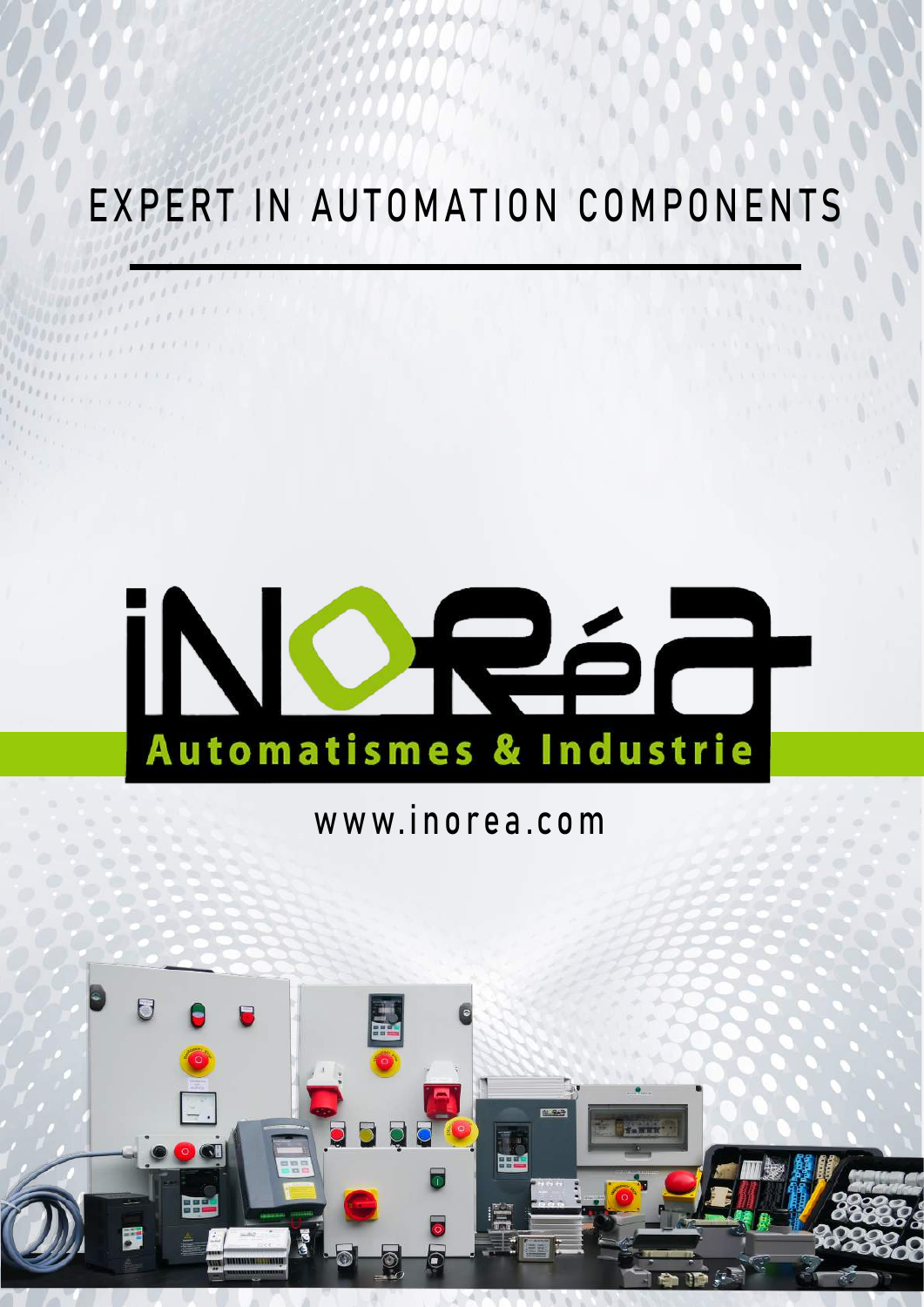### **About iNORéA**

Founded in April 2011, iNORéA specializes in the e-commerce sector of electrical components and industrial automation solutions.

We manage the supply chain to deliver your product/solution 'just in time': stock holding, product availability, tracking information.

iNORéA is based in France with a network of distributors and warehouse around Europe. We offer products packaged in large volume at attractive prices.

If you join the iNORéA network of distributors you will enter the field of automation and industrial electricity.

We attract the new customer using a variety of advertising and marketing.

You can find all advantages for partners on our website www.inorea.com under «Partner Advantages».

iNORéA: the network of electrical component experts and industrial automation solutions.

### **[Become a distributor of iNORéA](https://www.inorea.com/en/content/8-inorea-partner-advantages)**

Become a distributor of iNORéA and enjoy many advantages!

Join us on our website



[www.inorea.com](https://www.inorea.com/en/)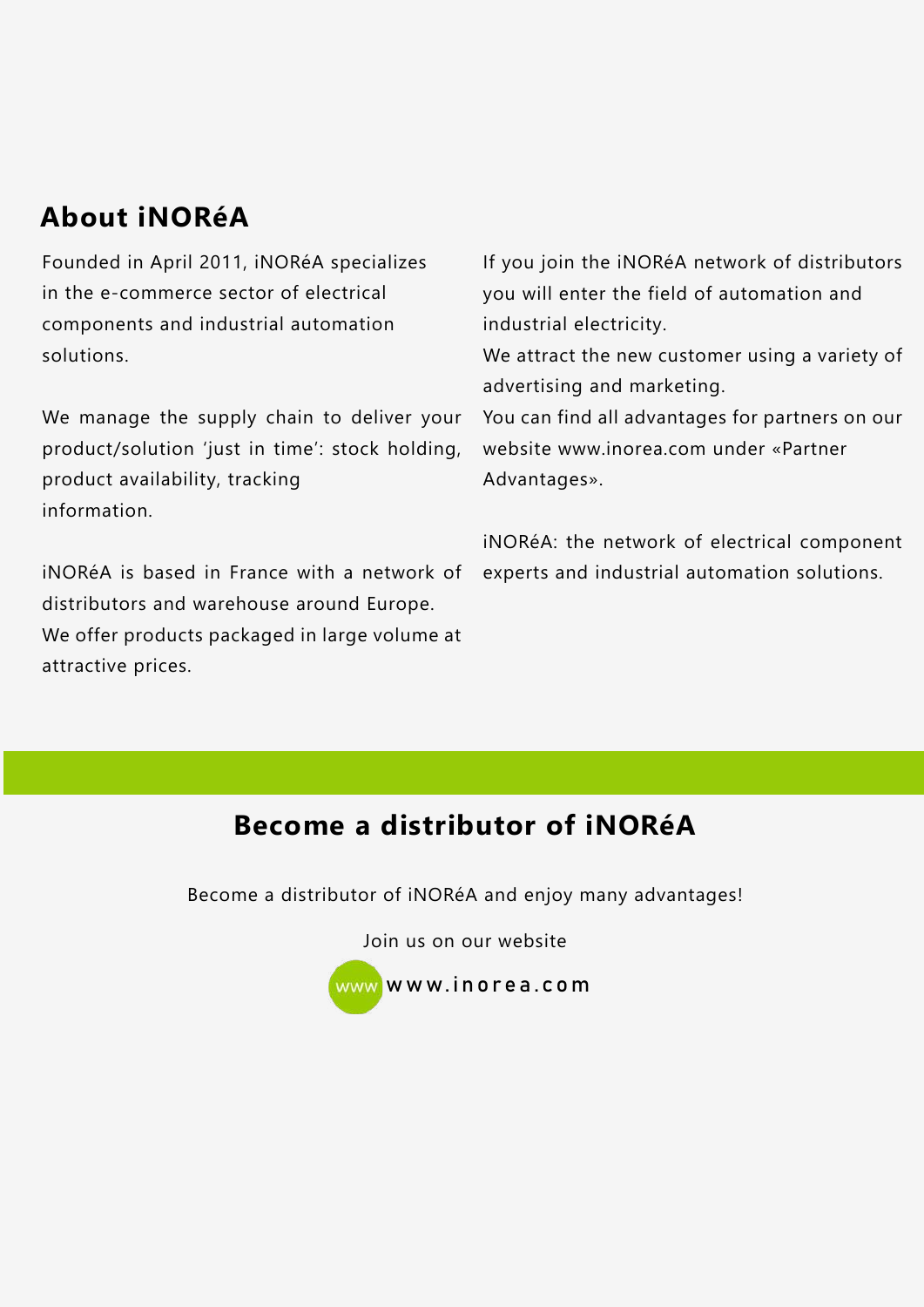## [ELECTRICAL WIRING SOLUTIONS](https://www.inorea.com/en/14--electrical-wiring-solution)

### **[ELECTRICAL COMPOUND BUTTONS](https://www.inorea.com/en/19-11-compound-buttons) [ELECTRICAL BUTTON BOXES](https://www.inorea.com/en/20-12-boxes-buttons)**



Range of compound buttons available: different colors, functions (push, rotary, emergency stop, light...). Sold in batches of 10.



Button boxes: emergency stop, seft-assembly. Sold in batches of 5.

### **[MULTIPOINTS CONNECTORS](https://www.inorea.com/en/15-13-multipoint-electric-connectors)**



### **[ACCESSORY KITS](https://www.inorea.com/en/38-14-accessories-kits)**



All the necessary accessories for wiring your installations at your fingertips: cable glands, DIN rail terminal, cross connector, cable terminals.

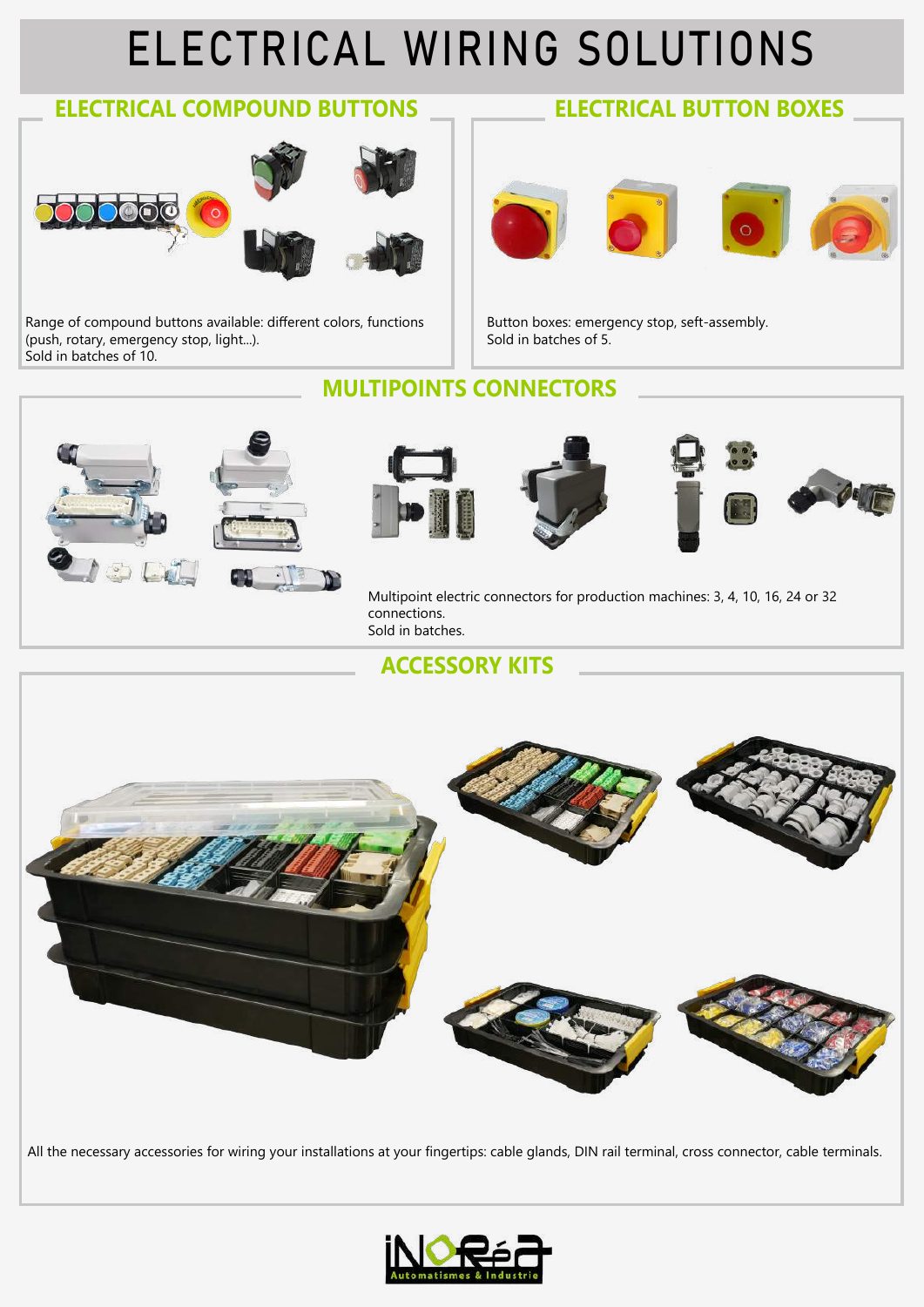## [FREQUENCY INVERTERS & ACCESSORIES](https://www.inorea.com/en/12-solution-with-frequency-inverter)

### **[SINGLE & THREE PHASE INVERTERS](https://www.inorea.com/en/13-21-single-phase-inverters)**

**[INVERTER ENCLOSURE](https://www.inorea.com/en/23-24-ip55-inverter-electrical-boxes-)**







[Ran](https://www.inorea.com/en/18-22-three-phase-inverters)ge of frequency inverters which allow to control the rotation speed of an asynchronous motor.

- Single 220V to 3 phases 220V from 0.4kW to 5.5kW
- • 3 phases 400V to 3 phases 400V from 0.4kW to 160kW



• Electrical box designed for a use [bas](https://www.inorea.com/en/24-ip55-inverter-electrical-boxes-/74-single-phase-frequency-inverter-ip55.html)ed on VFR091 single-phase inverter.



• Electrical box designed for a use based on VFR091 three-phase inverter.

Range of IP55 enclosure for a mobile use of frequency inverter.





**[BRAKE RESISTOR](https://www.inorea.com/en/26-accessories-for-frequency-inverter/53-brake-resistor.html) [AC OUT FILTER](https://www.inorea.com/en/26-accessories-for-frequency-inverter/54-ac-out-filter.html)**



Brake resistor [to dissipate energy in the event tha](https://www.inorea.com/en/26-accessories-for-frequency-inverter/53-brake-resistor.html)t a motor becomes a current generator.

Brake resistor for frequency inverter.



[Range of remote controls for remo](https://www.inorea.com/en/22-23-remote-controls)te management; suitable for any type of frequency inverter.



Harmonic filter designed to prevent electromagnetic interference from drives.

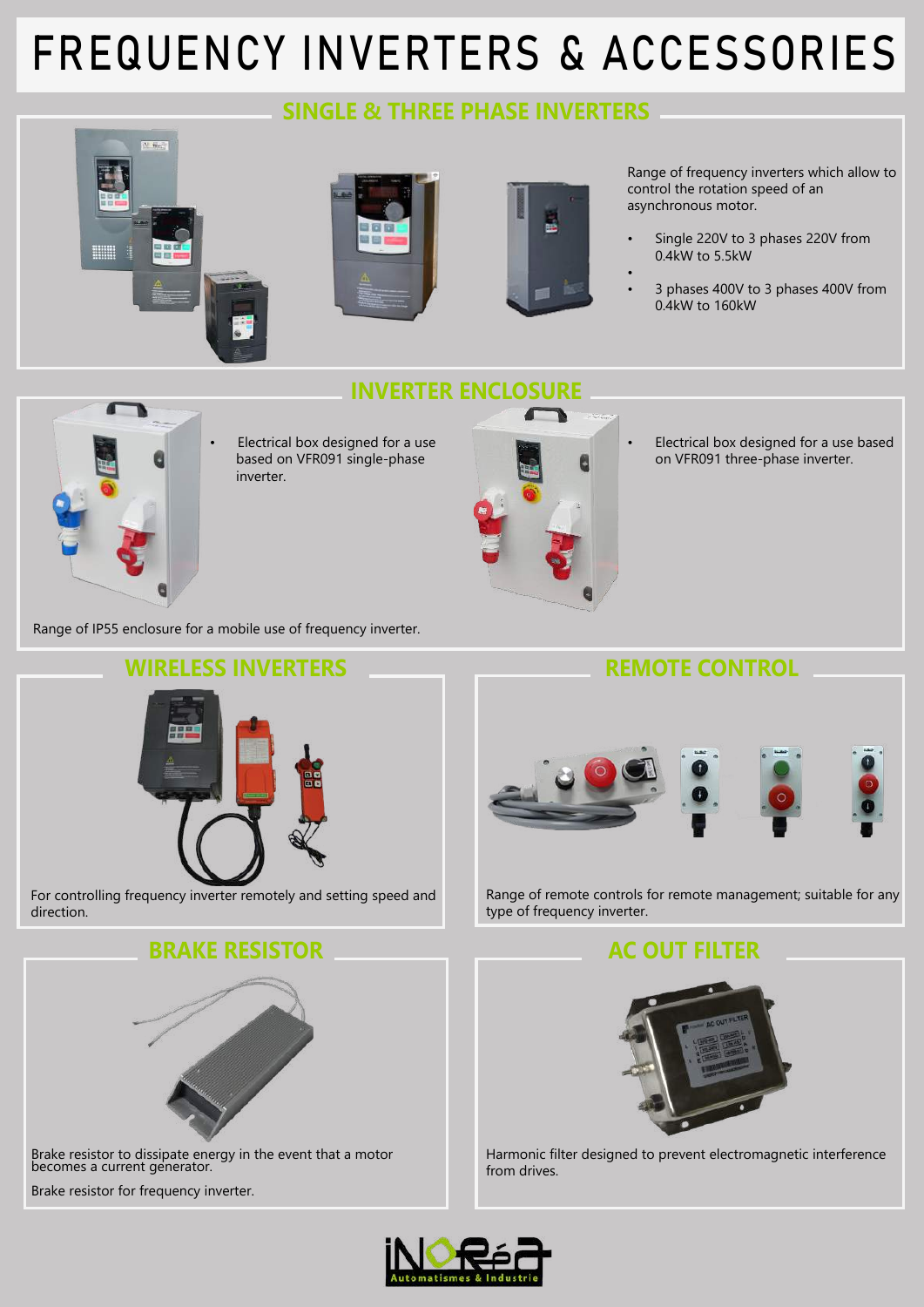## [MOTOR STARTER BOXES](https://www.inorea.com/en/24--motor-starter-solution)



**[MOTOR BOXES](https://www.inorea.com/en/25-31-motor-boxes)**



Start a motor (direct, delta star, reversal of direction of rotation...) with thermal protection.

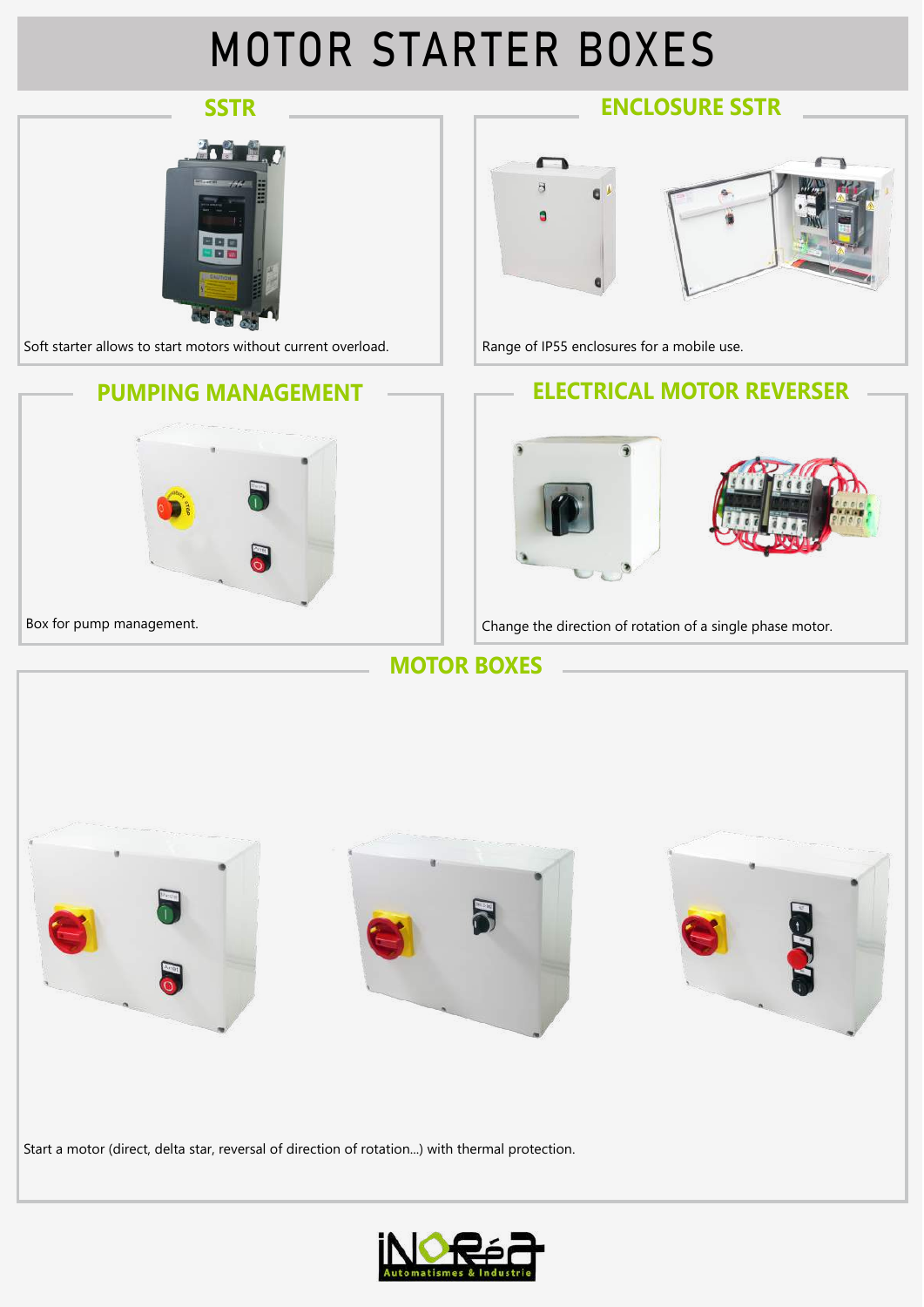## [POWER MANAGEMENT SOLUTIONS](https://www.inorea.com/en/10--power-management-solution)



### **[DIRECT POWER SUPPLY](https://www.inorea.com/en/31-42-direct-power-supply) [TEST SUPPLY](https://www.inorea.com/en/42-direct-power-supply/22-armoire-pour-alimenter-en-12vdc-et-24vdc-ref-armalm1224.html)**





### **[SOURCE INVERTER](https://www.inorea.com/en/43-change-over/55-single-phase-and-three-phase-source-inverter.html) [TECPOWERGEN CONVERTER](https://www.inorea.com/en/11-41-tecpowergen-converter)**



Choose and switch the power source: manual or automatic. Transform the 220V single phase into a 400V three phase up to 3kW 5A 380V.



Easily access to 12VDC and 24VDC with 220V in order to test products.

Range of direct power supplys 12 VDC and 24 VDC. Sold in batches of 10.

## **[PROCESS MANAGEMENT SOLUTIONS](https://www.inorea.com/en/16-process-management-solution)**

**[SOLID STATE RELAY](https://www.inorea.com/en/33-51-solid-state-relays)** 





Range of solid state relays and tension controls: solid state voltage regulator and radiator for solid state relay. Sold in batches of 5.

### **TEXTING CONTROL DATA LOGING**







Control the output tension using a potentiometer or a variable resistance. Sold in batches of 5.



Switch on/off a power source by SMS. Reccorder for supervising electrical network: harmonic, intensity, voltage.

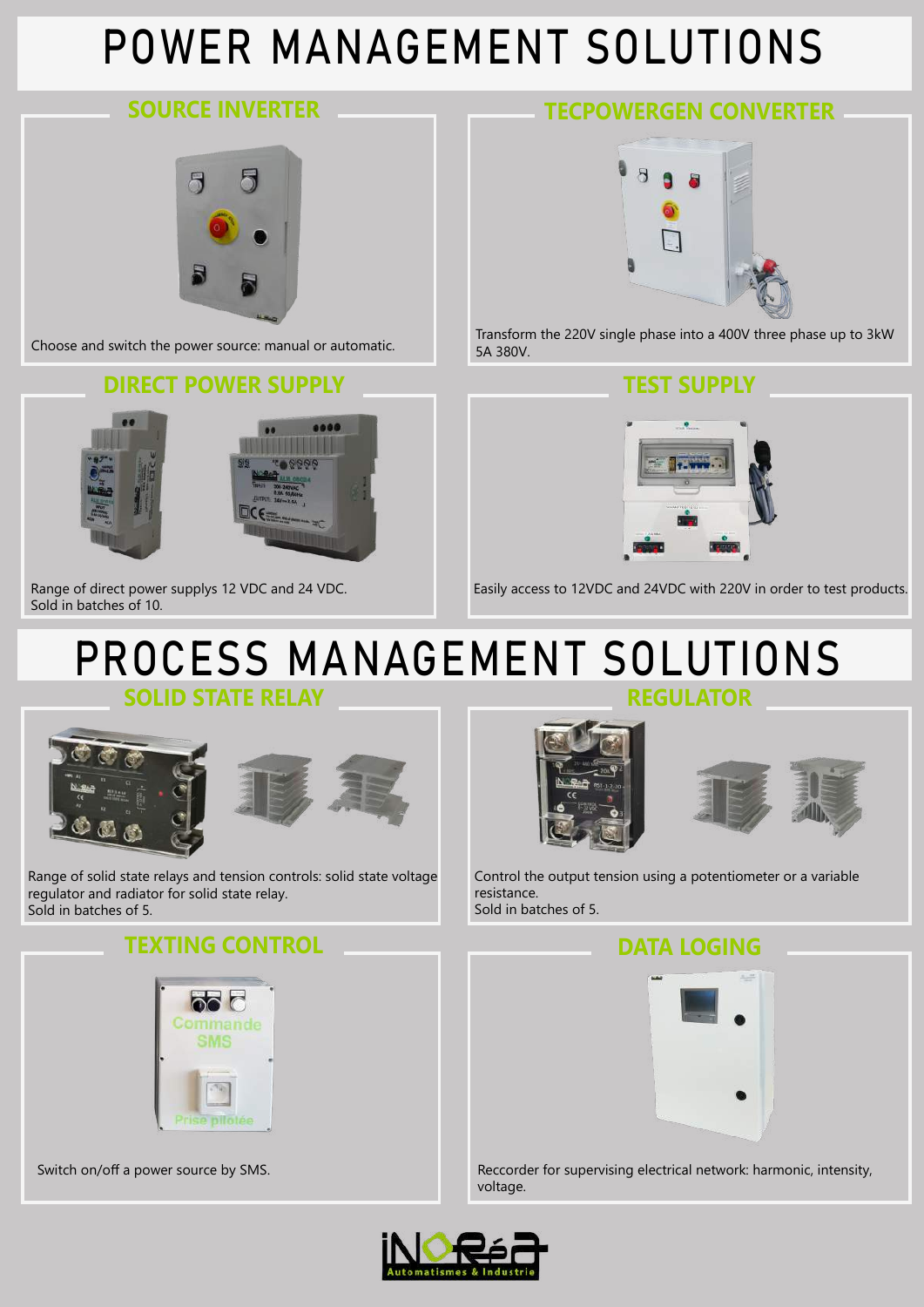## LINEAR AXES





Precise positioning and motion of loads with high technical For small loads, axis kit precise positioning of loads and motion. caracteristics and performance.